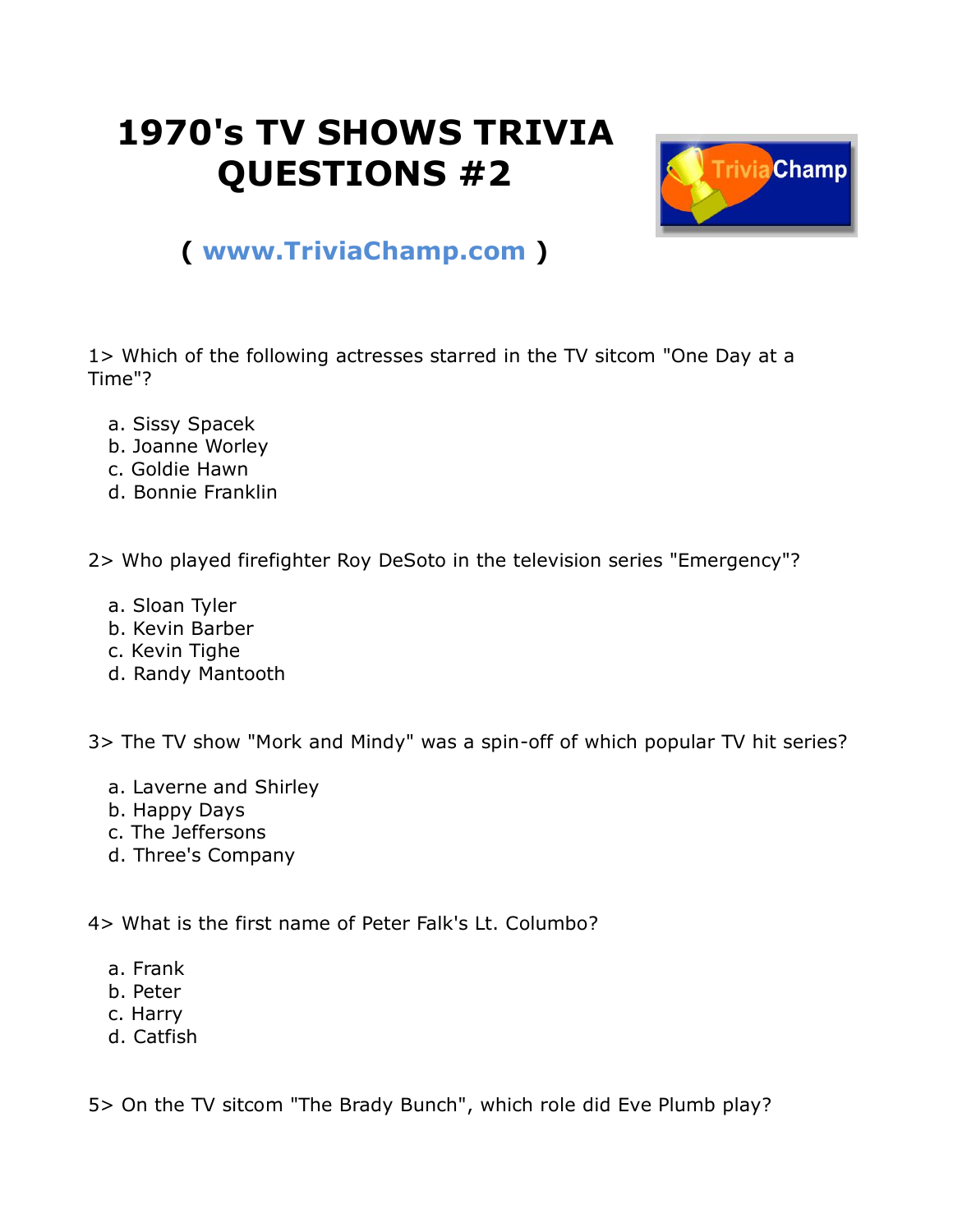- a. Jan
- b. Alice
- c. Cindy
- d. Marsha

6> What was the last name of Scott Baio's character on the popular long-running TV sitcom, "Happy Days"?

- a. Bonaducci
- b. Buttafucco
- c. Andolini
- d. Arcola

7> What 1970's children's show starred John Whitaker?

- a. Banana Splitz
- b. The Great Space Coaster
- c. The Monkees
- d. Sigmund and the Sea Monsters

8> On the popular TV show "Little House on the Prairie", what was Nellie's last name?

- a. Nelson
- b. Wilson
- c. Olson
- d. Ingalls

9> Which TV character was often heard saying "Sorry about that, Chief"?

- a. Gilligan
- b. Napoleon Solo
- c. Beaver Cleaver
- d. Maxwell Smart

10> On the "Odd Couple" TV sitcom series, what is Oscar and Felix's address?

- a. 818 Fifth Avenue
- b. 104 East 40th Street
- c. 104 West 40th Street
- d. 1049 Madison Avenue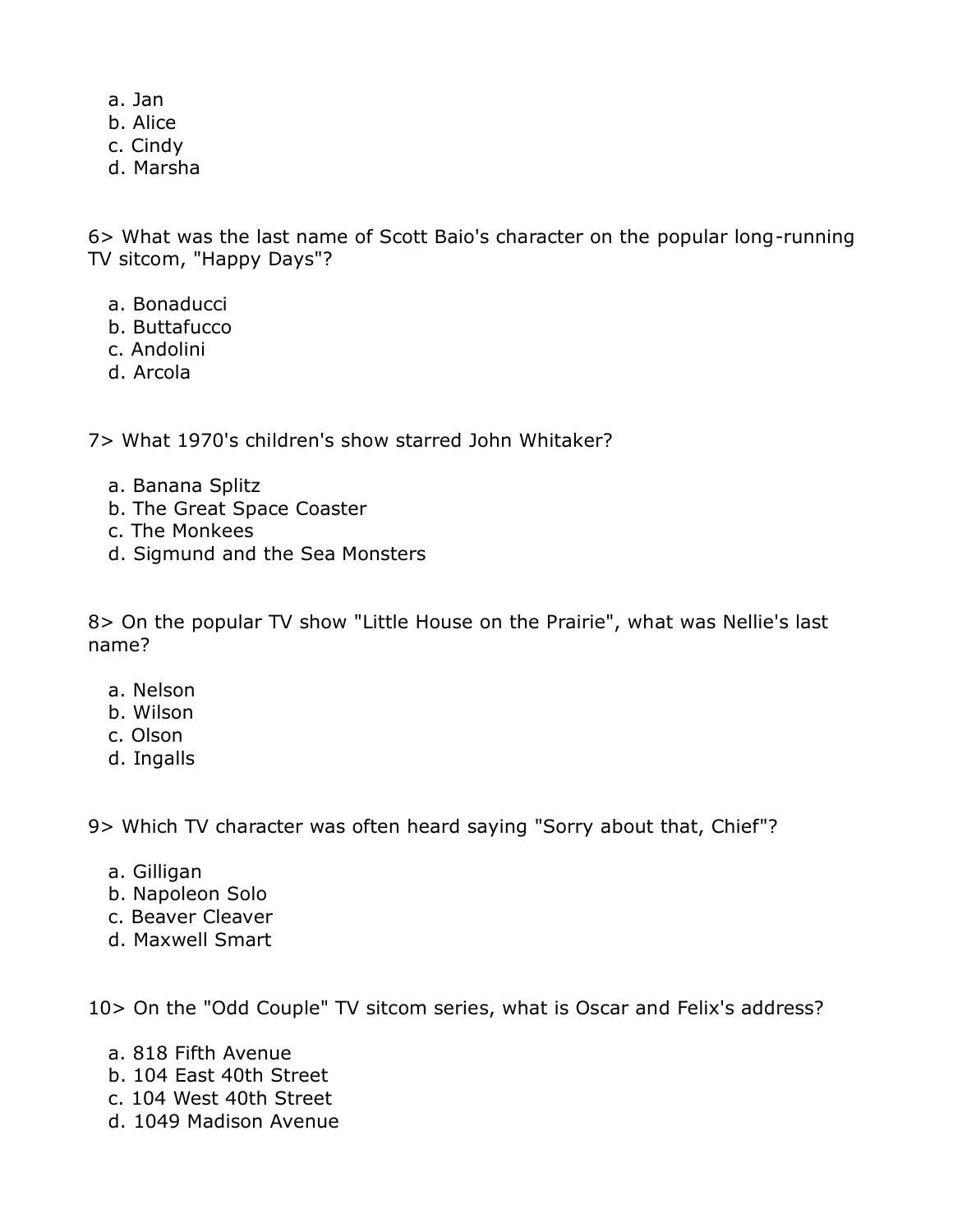11> On the TV sitcom M\*A\*S\*H, what was the name of Colonel Potter's horse?

- a. Bullet
- b. Tonto
- c. Sadie
- d. Sophie

12> Who was the Star of "Fernwood Tonite"?

- a. Marty Mull
- b. Marilu Henner
- c. Lyle Waggoner
- d. Louise Lasser

13> What TV show takes place almost entirely within the confines of a Detectives' Squad Room in New York?

- a. Night Court
- b. Barney Miller
- c. The Blue Knight
- d. Baretta

14> What 1970's TV sitcom was inspired by and loosely based on the American singing group "The Cowsills"?

- a. The Partridge Family
- b. The Beverly Hillbillies
- c. Happy Days
- d. Good Times

15> What TV show won Emmy Awards for Outstanding Comedy Series three years in a row from 1975 to 1977?

- a. All in the Family
- b. The Jeffersons
- c. The Mary Tyler Moore Show
- d. The Bob Newhart Show